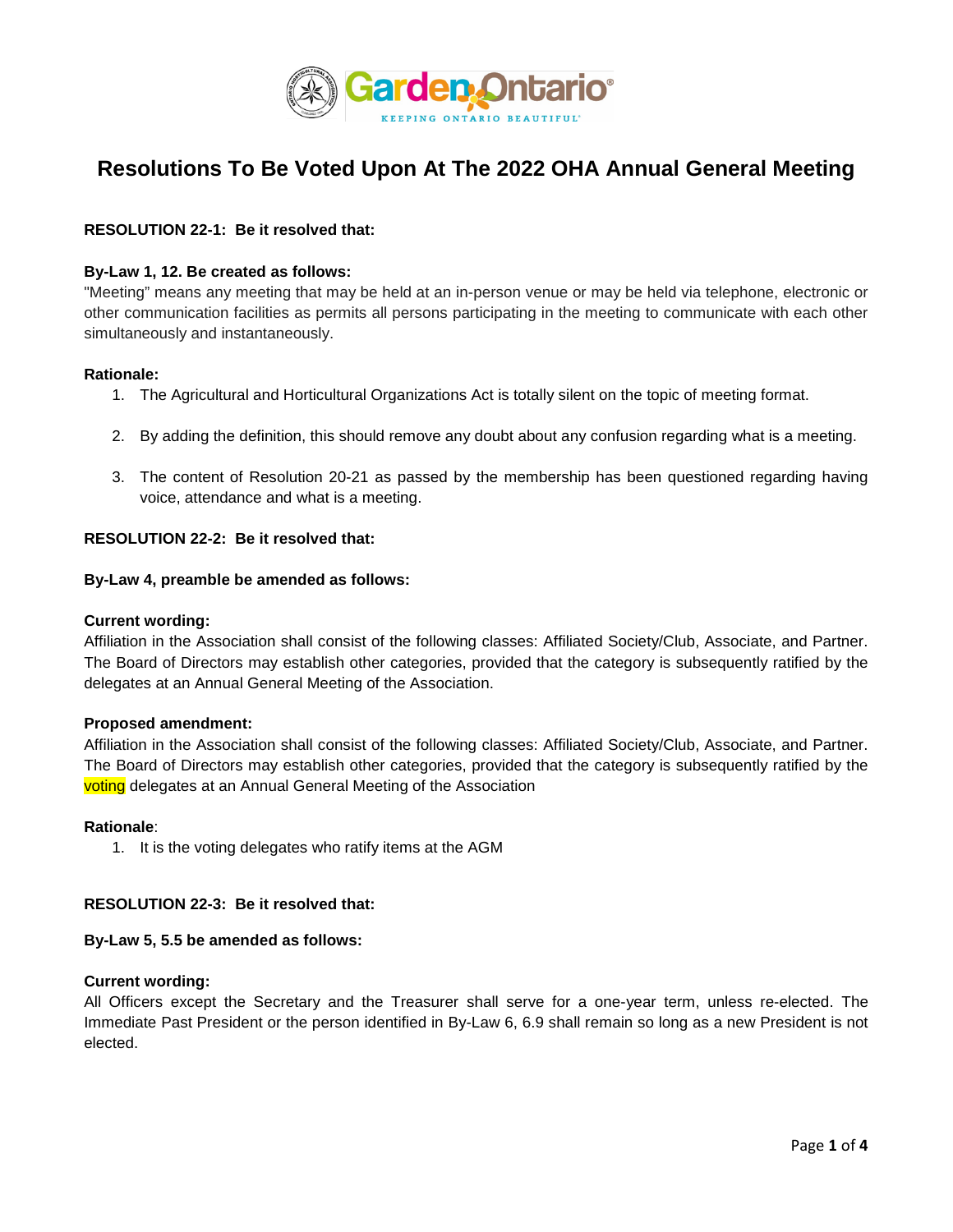# **Proposed amendment:**

All Officers except the Secretary and the Treasurer shall serve from one Annual General Meeting of the Association until the next Annual General Meeting of the Association. They may continue to serve if re-elected. The Immediate Past President or the person identified in By-Law 6, 6.9 shall remain so long as a new President is not elected.

## **Rationale:**

- 1. The current wording suggests a one (1) year term. There is no definition of one (1) year.
- 2. With the COVID-19 pandemic of 2020 and the postponement of the Annual General Meeting which was allowed by legislation in force at that time of the postponement, this created a time frame outside of any accepted definition of a one (1) year term.
- 3. This wording better references the fact that service is from one election to the next election and leaves little room for any semantics about what is one (1) year.

# **RESOLUTION 22-4: Be it resolved that:**

## **By-Law 5, 5.6 be amended as follows:**

## **Current wording:**

Elected by the Districts, or appointed by the Officers under By-Law 5, 5.3, District Directors are members of the Association's Board of Directors. District Directors take office in the Association as of the date of election by their District or appointment by the Officers. District Directors who are elected annually may be re-elected for a maximum of five years; however, an additional one year of service is acceptable under extreme circumstances. District Directors are formally introduced as members of the Association's Board of Directors at the Association's Annual General Meeting.

## **Proposed amendment:**

# By-Law 5, 5.6.1

Elected by the Districts, or appointed by the Officers under By-Law 5, 5.3, District Directors are members of the Association's Board of Directors. District Directors take office in the Association as of the date of election by their District or appointment by the Officers. District Directors who are elected may be re-elected for a maximum of five **consecutive terms**; however, an additional one term of service is acceptable under extreme circumstances. A term shall be from one Annual General Meeting of the District until the next Annual General Meeting of the District. District Directors are formally introduced as members of the Association's Board of Directors at the Association's Annual General Meeting.

#### **Rationale:**

- 1. The current wording suggests a maximum total of five years with no indication whether the years are intermittent or consecutive.
- 2. The amended wording indicates, as is the current practice, that the time frame is five consecutive terms with a possible one additional term under extreme circumstances.
- 3. The By-Law is renumbered to allow for the Resolution related to By-Law 5, 5.6.2 to be addressed and if that proposed amendment is successful, does not require a separate resolution to re-number the By-Laws.
- 4. Clarifies the length of time between elections.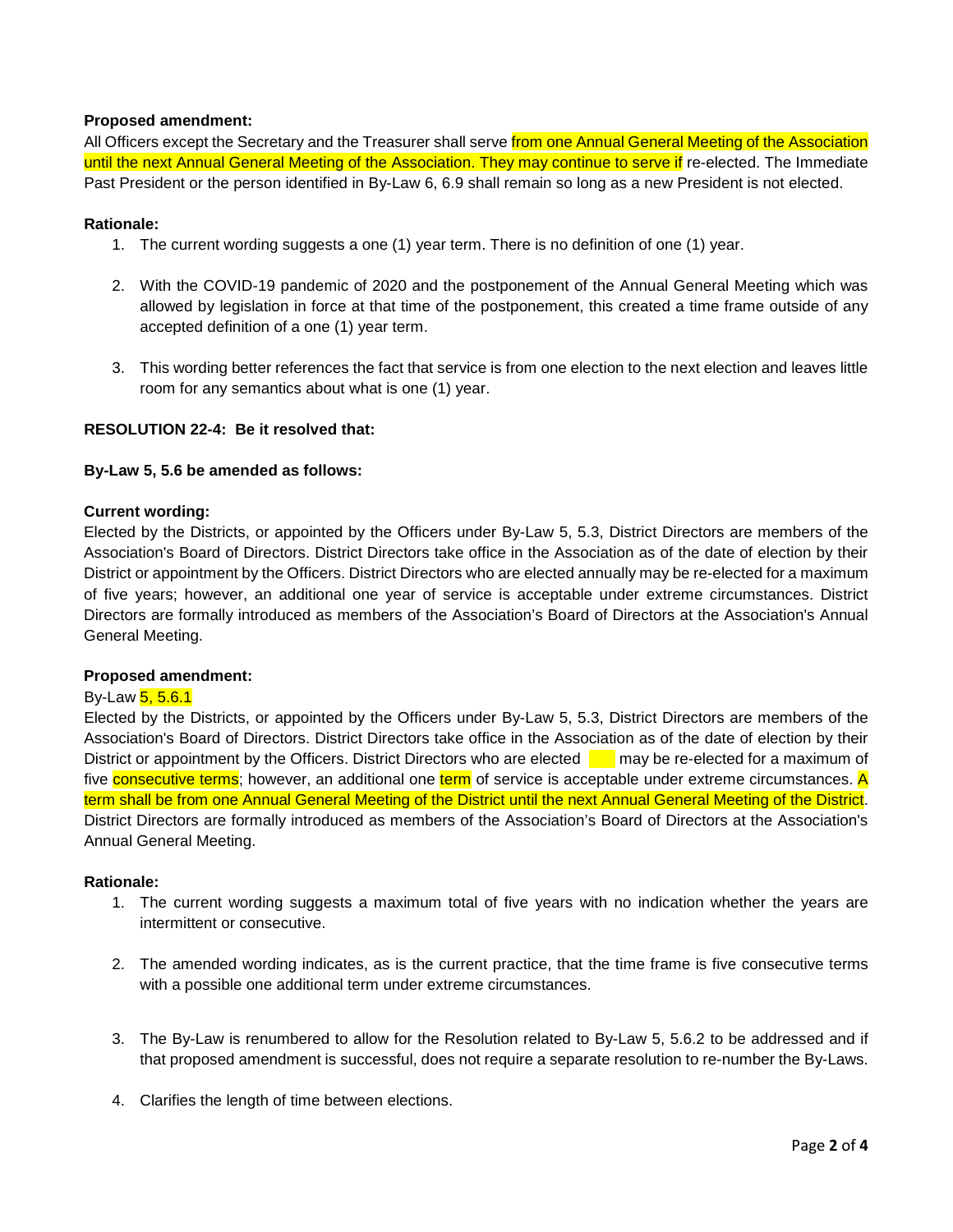- 5. As we have seen with COVID, Annual General Meetings do not always fall a/one 'year" apart.
- 6. Removes the conflict of defining "year".
- 7. Mirrors terminology used in By-Law 5, 5.5.

# **RESOLUTION 22-5: Be it resolved that:**

# **By-Law 5, 5.6.2 be created as follows:**

Notwithstanding By-Law 5, 5.6.1, any person who has served as a District Director, after an absence from the position of District Director for one election period, may again run for office as a District Director.

## **Rationale:**

- 1. Currently, no person may run for the position of District Director once she/he has completed a total/maximum of six years in the position.
- 2. This amendment allows an individual to be elected another time should he/she decide to run for the District Director position after a hiatus of at least 1 year.

# **RESOLUTION 22-6: Be it resolved that:**

# **By-Law 11, 11.3 be amended ad follows:**

## **Current wording:**

In the event that a Society does not have a full number of delegates attending the Annual General Meeting, then the proxy voting rights of the non-attending delegates may be assigned to any other voting delegate or to the Association Secretary.

## **Proposed amendment:**

In the event that a Society does not have a full number of voting delegates attending the Annual General Meeting, then the proxy voting rights of the non-attending voting delegates may be assigned to any other voting delegate or to the Association Secretary.

# **Rationale:**

1. Only voting delegates have votes that can be subject to proxy processes

## **RESOLUTION 22-7: Be it be resolved that:**

## **By-Law 11, 11.4.1 be amended as follows:**

## **Current wording:**

Any Director, all Past Presidents and any Officer except the Secretary and the Treasurer shall have voting rights at Annual General Meetings or any Special Meeting of the Association.